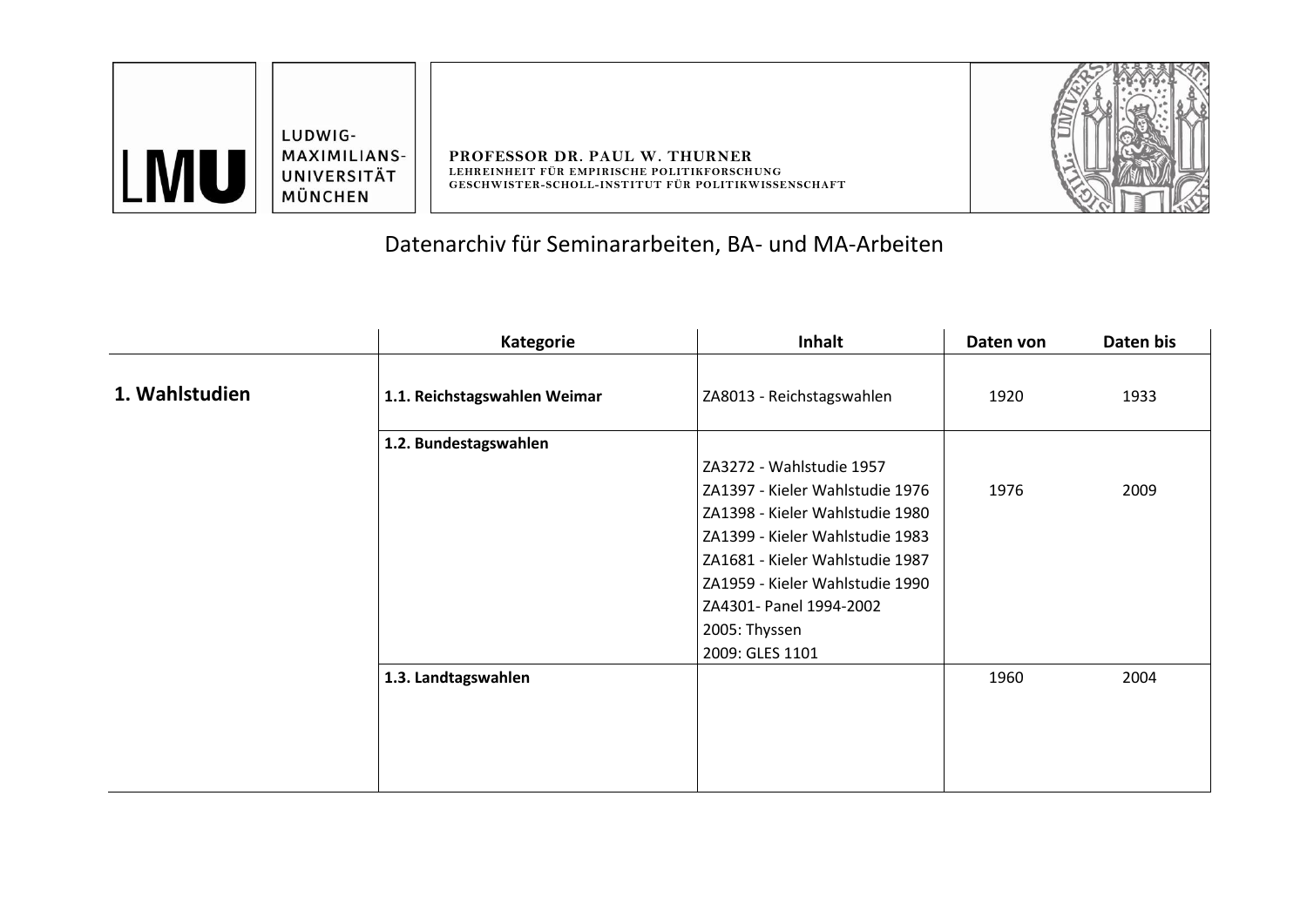|  | 2. Party Manifesto Project |  |
|--|----------------------------|--|
|  |                            |  |

|                 |                            | <b>Content</b><br>analytical data<br>available for | <b>Missing content</b>   |
|-----------------|----------------------------|----------------------------------------------------|--------------------------|
|                 | country                    | elections                                          | analytical data          |
| Albania         |                            | 1991-1997                                          | 2001-2009                |
| Argentina       |                            |                                                    | $\overline{\phantom{m}}$ |
| Armenia         |                            | 1995-2003                                          | 2007                     |
| Australia       |                            | 1946-2007                                          | 2009i                    |
| Austria         |                            | 1949-2002                                          | 2006+2008                |
|                 | Azerbaijan                 | 1995+2000                                          | 2005+2010                |
|                 | Belgium                    | 1946-2003                                          | 2007+2010                |
| <b>Belarus</b>  |                            | 1995                                               | n/a                      |
|                 | Bosnia-Herzegovina         | 1990-2000                                          | 2002+2006                |
| <b>Bulgaria</b> |                            | 1990-2009                                          | $\overline{\phantom{m}}$ |
| Canada          |                            | 1945-2004                                          | 2004+2008                |
| Croatia         |                            | 1990-2007                                          | $-$                      |
| Cyprus          |                            | 1996+2001                                          | 1985-1991+2006           |
|                 | Czech Republic             | 1990-2002                                          | 2006+2010                |
| Denmark         |                            | 1945-2005                                          | 2007                     |
|                 | Estonia                    | 1992-2003                                          | 2007                     |
|                 | Finland                    | 1945-2003                                          | 2007                     |
| France          |                            | 1945-2007                                          | $\overline{\phantom{m}}$ |
| Georgia         |                            | 1994-2004                                          | 2008                     |
|                 | German Democratic Republic | 1990                                               | $\overline{\phantom{a}}$ |
|                 | Germany                    | 1949-2009                                          | $-$                      |
|                 |                            |                                                    | 1946-1964,               |
| Greece          |                            | 1974-2000                                          | 2004+2009                |
| Hungary         |                            | 1990-2002                                          | 2006                     |
|                 | Iceland                    | 1946-1999                                          | 2007+2009                |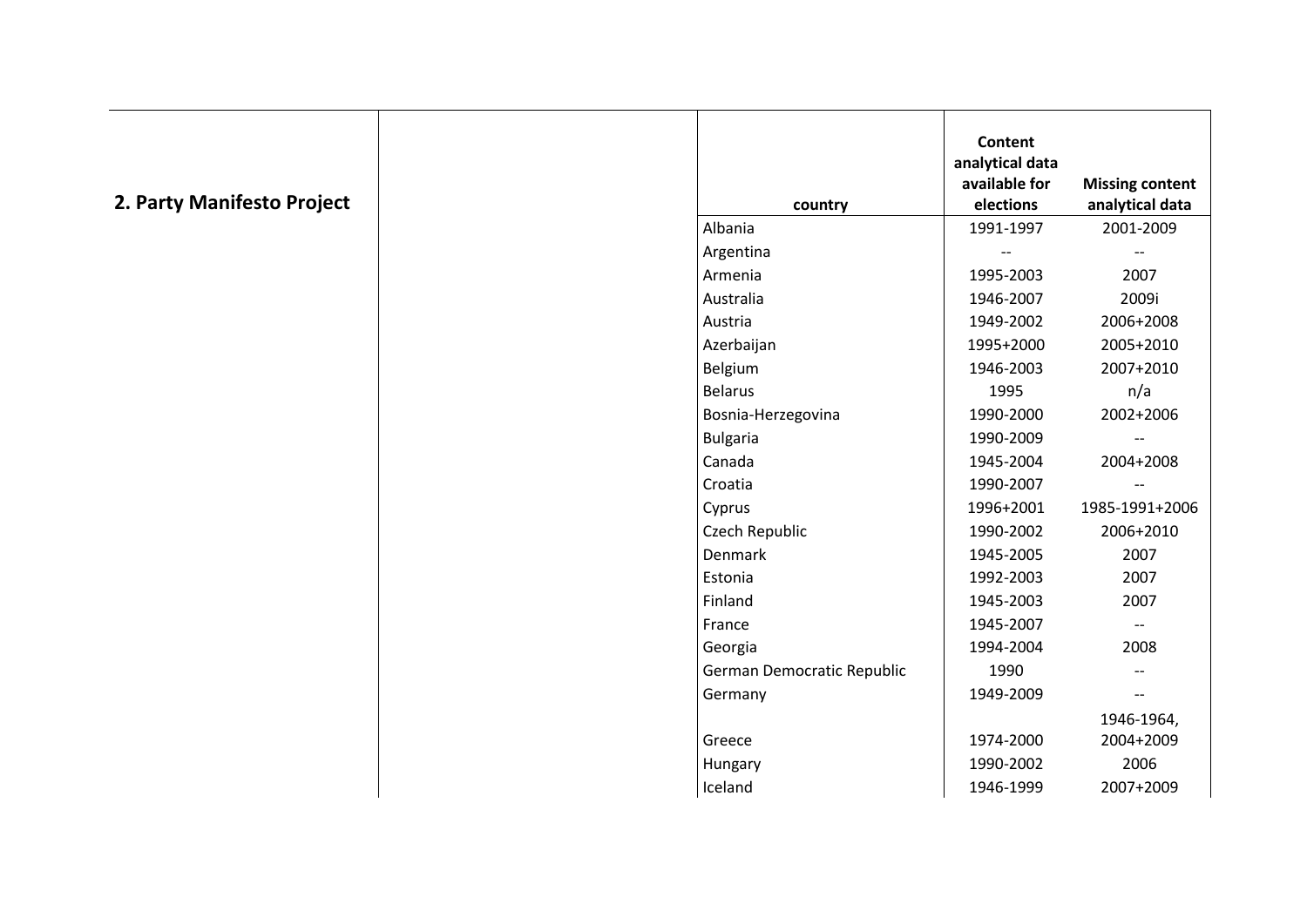| Ireland            | 1948-2007 |                |
|--------------------|-----------|----------------|
| Israel             | 1949-1999 | 2003+2009      |
| Italy              | 1946-2006 | 2008           |
| Japan              | 1960-2000 | 2003+2009      |
| Republic of Korea  | 1992-2008 |                |
| Latvia             | 1993-2002 | 2006           |
| Lithuania          | 1992-2000 | 2004+2008      |
| Luxembourg         | 1945-1999 | 2004+2009      |
|                    |           | 1945-          |
| Malta              | 1996+1998 | 1992,2003+2008 |
| Macedonia          | 1990-1998 | 2006+2008      |
| Mexico             | 1990-2000 | 2003+2009      |
| Moldova            | 1994-2005 | 2009           |
| Montenegro         | 1990-1998 | m/a            |
| <b>Netherlands</b> | 1946-2003 | 2004+2009      |
| New                | Zealand   | 1946-2008      |
| Northern           | Ireland   | 1921-1973      |
| Norway             | 1945-2001 | 2005+2009      |
| Poland             | 1991-2007 |                |
| Portugal           | 1975-2009 |                |
| Romania            | 1990-2008 |                |
| Russia             | 1993-2007 |                |
| Serbia             | 1990-2000 | 2003+2008      |
| Slovakia           | 1990-2006 |                |
| Slovenia           | 1990-2008 |                |
| Spain              | 1977-2008 |                |
| Sri Lanka          | 1947-1977 |                |
| Sweden             | 1944-2010 |                |
| Switzerland        | 1947-2003 | 2007           |
| Turkey             | 1950-1999 | 2002+2007      |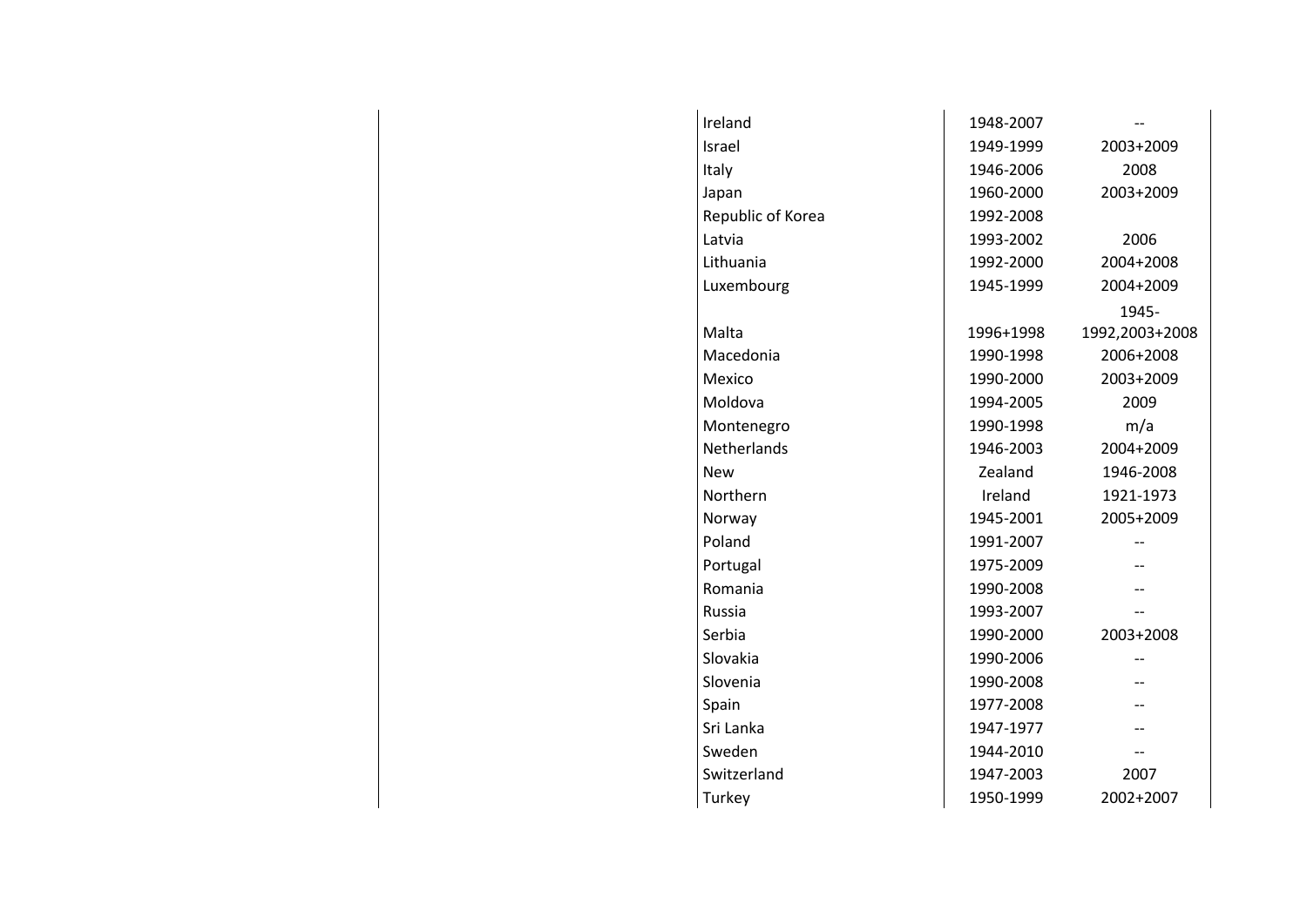|                  |                                           | Ukraine                            | 1994-2007 | $\overline{\phantom{a}}$ |
|------------------|-------------------------------------------|------------------------------------|-----------|--------------------------|
|                  |                                           | <b>United Kingtom</b>              | 1945-2010 |                          |
|                  |                                           | <b>United States</b>               | 1948-2010 |                          |
| 3. Partei- und   |                                           |                                    |           |                          |
| Wahlprogramme    |                                           |                                    |           |                          |
|                  | 3.1. Parteiprogramme                      |                                    | 1949      | 2009                     |
|                  | 3.2. Wahlprogramme                        |                                    | 1949      | 2009                     |
| 4. Barometer     |                                           |                                    |           |                          |
|                  |                                           |                                    |           |                          |
|                  | 4.1. Politbarometer                       |                                    | 1977      | 2002                     |
|                  |                                           |                                    | 2002      | 2007                     |
|                  | 4.2. Eurobarometer                        |                                    | 1970      | 2009                     |
|                  |                                           |                                    |           |                          |
| 5.SOEP           |                                           |                                    | 1984      | 2008                     |
|                  |                                           |                                    |           |                          |
| <b>6.ALLBUS</b>  |                                           |                                    | 1980      | 2008                     |
|                  |                                           |                                    |           |                          |
|                  | 7.1. International Governmental           |                                    |           |                          |
| 7. Netzwerkdaten | <b>Organizations Data Set</b>             | Correlates of War 2 (Version 2.1.) | 1965      | 2003                     |
|                  | 7.2. Mitgliedschaften der Ausschüsse des  |                                    |           |                          |
|                  | <b>Europäischen Parlaments</b>            |                                    |           |                          |
|                  | 7.3. Regierungskonferenz 1996/1997        |                                    |           |                          |
|                  | 7.4. Yearbook of International            | Mitgliedschaften von Staaten in    | 1948      | 2011                     |
|                  | <b>Organizations</b>                      | Internationalen Organisationen,    |           |                          |
|                  |                                           | 64587 civil society organizations  |           |                          |
|                  |                                           | in 300 countries and territories   |           |                          |
|                  | 7.5. James Fowlers US Senate and House of |                                    |           |                          |
|                  | <b>Representatives Cosponsorship Data</b> |                                    | 1973      | 2004 (2010)              |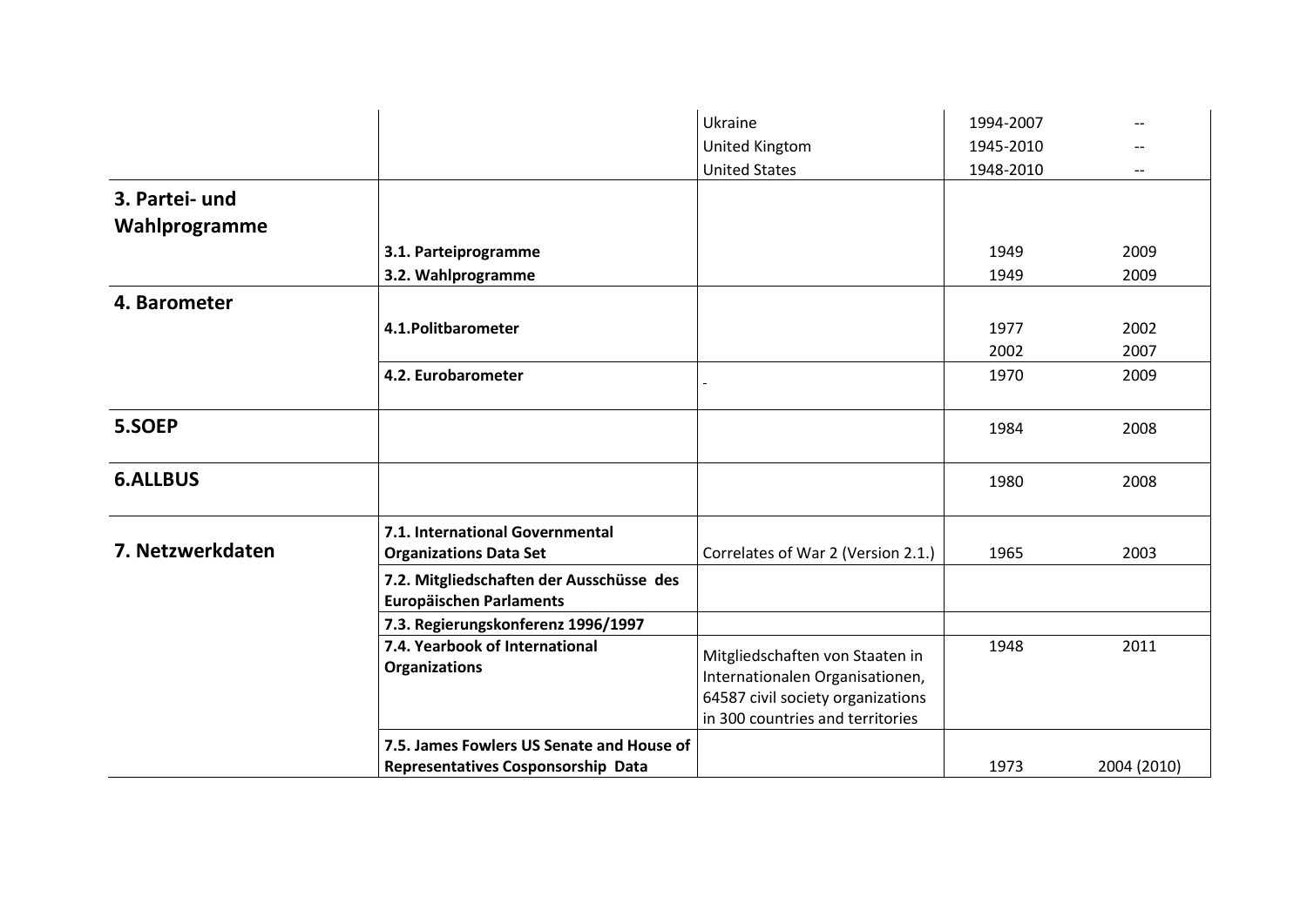## **8. Eurpean Social Survey (ESS)**

 $\top$ 

| 8.1. Rounds          | ESS Round 1               | 2002 |      |
|----------------------|---------------------------|------|------|
|                      | <b>ESS Round 2</b>        | 2004 |      |
|                      |                           |      |      |
|                      | ESS Round 3               | 2006 |      |
|                      | ESS Round 4               | 2008 |      |
| 8.2. Cumulative Data |                           | 2002 | 2008 |
| 8.3. Countries       |                           |      |      |
|                      | Austria                   |      |      |
|                      | Belgium                   |      |      |
|                      | <b>Bulgaria</b>           |      |      |
|                      | Cyprus                    |      |      |
|                      | Czech Republic            |      |      |
|                      | Denmark                   |      |      |
|                      | Estonia                   |      |      |
|                      | Finland                   |      |      |
|                      | France                    |      |      |
|                      | Germany                   |      |      |
|                      | Greece                    |      |      |
|                      | Hungary                   |      |      |
|                      | Ireland                   |      |      |
|                      | Israel                    |      |      |
|                      | Italy                     |      |      |
|                      | Luxembourg                |      |      |
|                      | Netherlands               |      |      |
|                      | Norway                    |      |      |
|                      | Poland                    |      |      |
|                      | Portugal                  |      |      |
|                      | <b>Russian Federation</b> |      |      |

┯